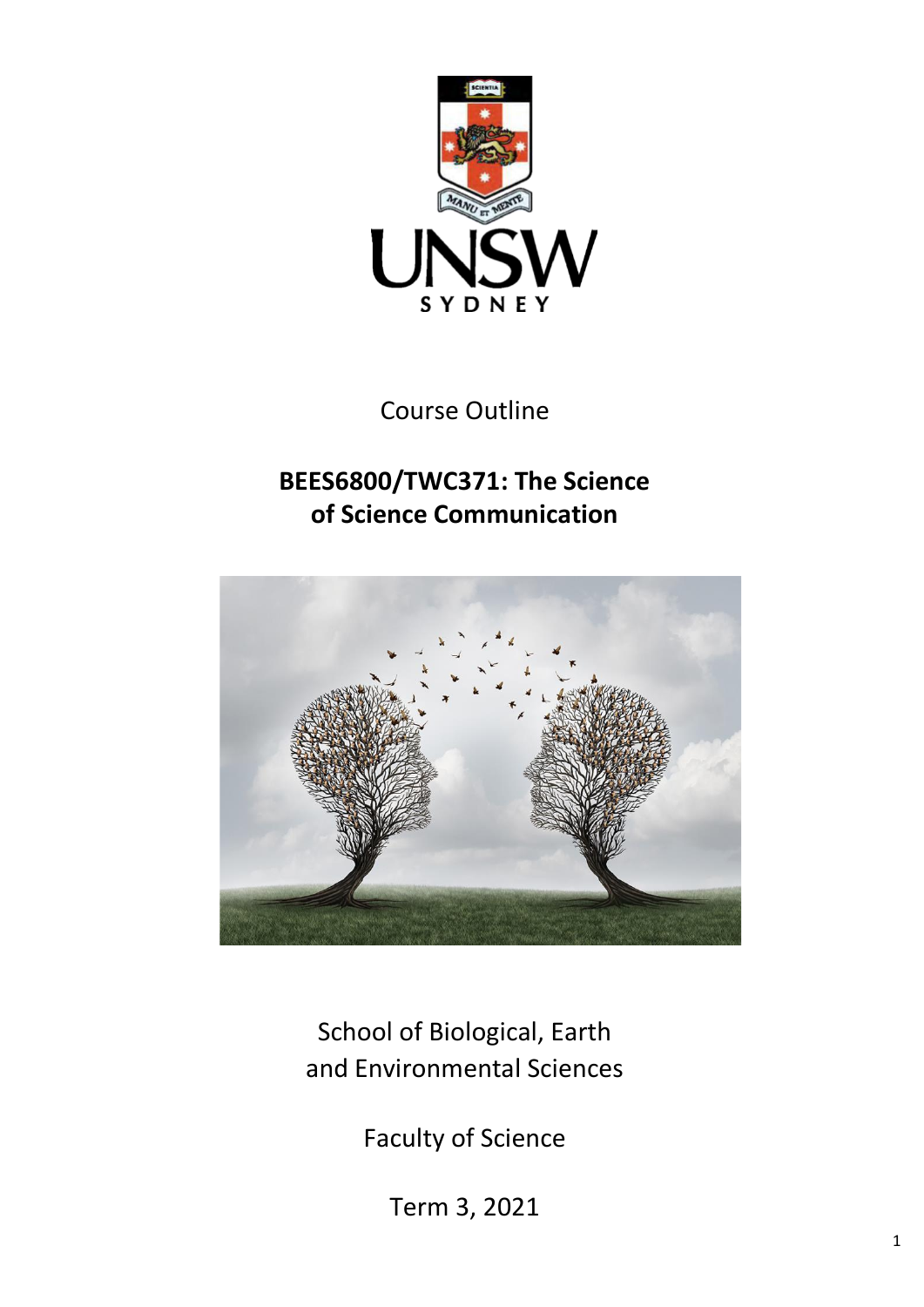| <b>Position</b>                        | <b>Name</b>    | <b>Email</b>                                   | <b>Consultation</b><br>times and<br><b>locations</b>       | <b>Contact Details</b>                                                                                                                     |
|----------------------------------------|----------------|------------------------------------------------|------------------------------------------------------------|--------------------------------------------------------------------------------------------------------------------------------------------|
| Course<br>Convenor<br>Lecturer         |                | A/Prof Carol Oliver   carol oliver@unsw.edu.au | E-mail request 0417 477 612<br>for one-on-<br>one tutorial | International:<br>0061 417 477 612<br>Location:<br>Room 5109<br><b>Biosciences</b><br><b>Building E26</b><br>Kensington<br>campus, Sydney. |
| Arizona<br>State<br>University<br>lead | Prof Andy Mara | andrew.f.mara@asu.edu                          |                                                            |                                                                                                                                            |

## **2**. **Course information**

Units of credit: 6

Teaching times and locations: **Fully online**

#### **2.1 Course summary**

Welcome to BEES6800/TWC371 The Science of Science Communication – a fully online course, including at least three 30-minute virtual classes.

The [Australian Science Communicators](https://www.asc.asn.au/site-help/) define science communication as *"…the communication of and about science to a general or non-expert audience."* Astrophysicist Neil deGrasse Tyson suggests that effective science communication necessarily involves an evidence-based approach to what we believe (Masterclass, n.d.). How we communicate science (or in almost any other discipline) can persuade and influence others, and that to engage that potential power with others requires the most effective form of communication – storytelling.

The Science of Science Communication course aims to teach students to effectively communicate across a range of audiences about why science matters, how it works and its relevance to society. Students explore the nature of science and the public communication of scientific risk and uncertainty. They also learn about models and purposes of science communication, public trust in science, scientists' credibility among public audiences, and how to measure the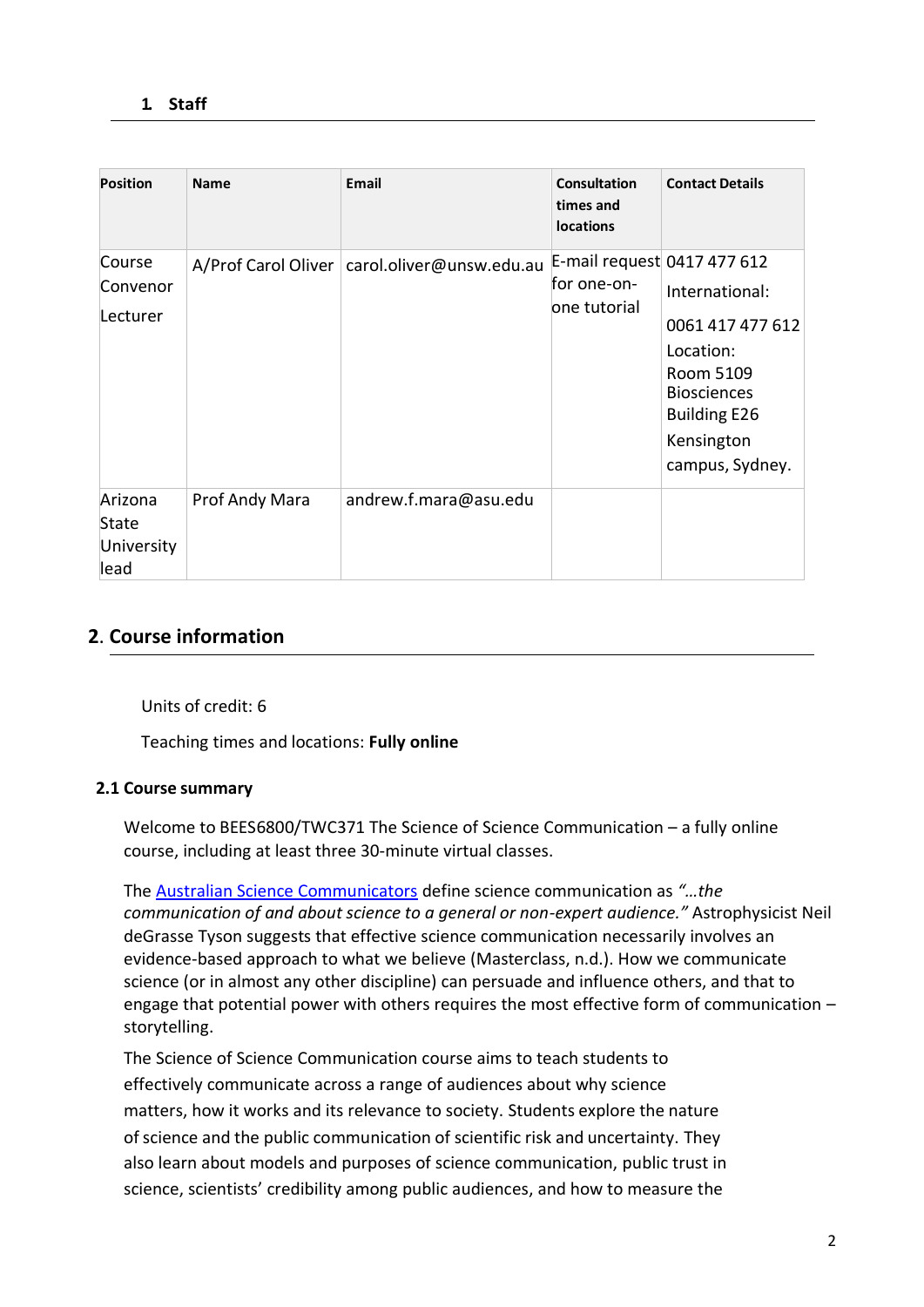effectiveness of science communication. These insights are the foundation for the effective communication of science to public audiences.

In three interrelated formative-based assessments allow students to build on existing communication skills to learn concise, persuasive writing, the art and science of storytelling regardless of discipline, communicating online in the post-truth world, and the social contexts of science communication. The course focuses on a communicating to non-expert public audience as a foundation to allow students to apply these skills to peer and expert audiences in other contexts regardless of discipline. These outcomes include understanding the theories and models of science communication.

There is no rote learning in this course, and neither is it tested. Instead, students will take away communication skills from this course that they will employ in the future, whether in the workforce or in research.

#### **2.2 Course aims**

Communication is a vital skill in an increasingly information-rich world. Science impacts all our lives from a global pandemic to climate change. How science communicate these major shared challenges with non-expert audiences has proven to be critical to the outcomes for a science and technology-driven society as the 2020-21 pandemic has proven. Such challenges are not limited by national borders. Effective communication is at the heart of the future we want for ourselves and our children. The need for good science communicators – and good communicators in other disciplines - has never been greater.

Employers put communication at the top of the soft skills they expect of job applicants. The aim of this course is to build on the foundation of basic skills to the higher level required for effective evidence-based science communication.

#### **2.3 Course learning outcomes (CLO)**

At the successful completion of this course students will be able to:

- 1. Apply strategies in communicating science with words, visuals, and in multimedia for non-expert audiences.
- 2. Write concisely, design an effective PowerPoint slide deck, and create powerful presentations for multiple audiences. Students will also be able to apply these science communication skills to other areas of study, research, and workplace.
- 3. Communicate scientific uncertainty, risk, and the nature of scientific inquiry with the objective of maintaining and gaining public trust in science.
- 4. Apply robust measurement in evaluating the effectiveness of science communication. Apply the theories and models ofscience communication to the practice of science comunication.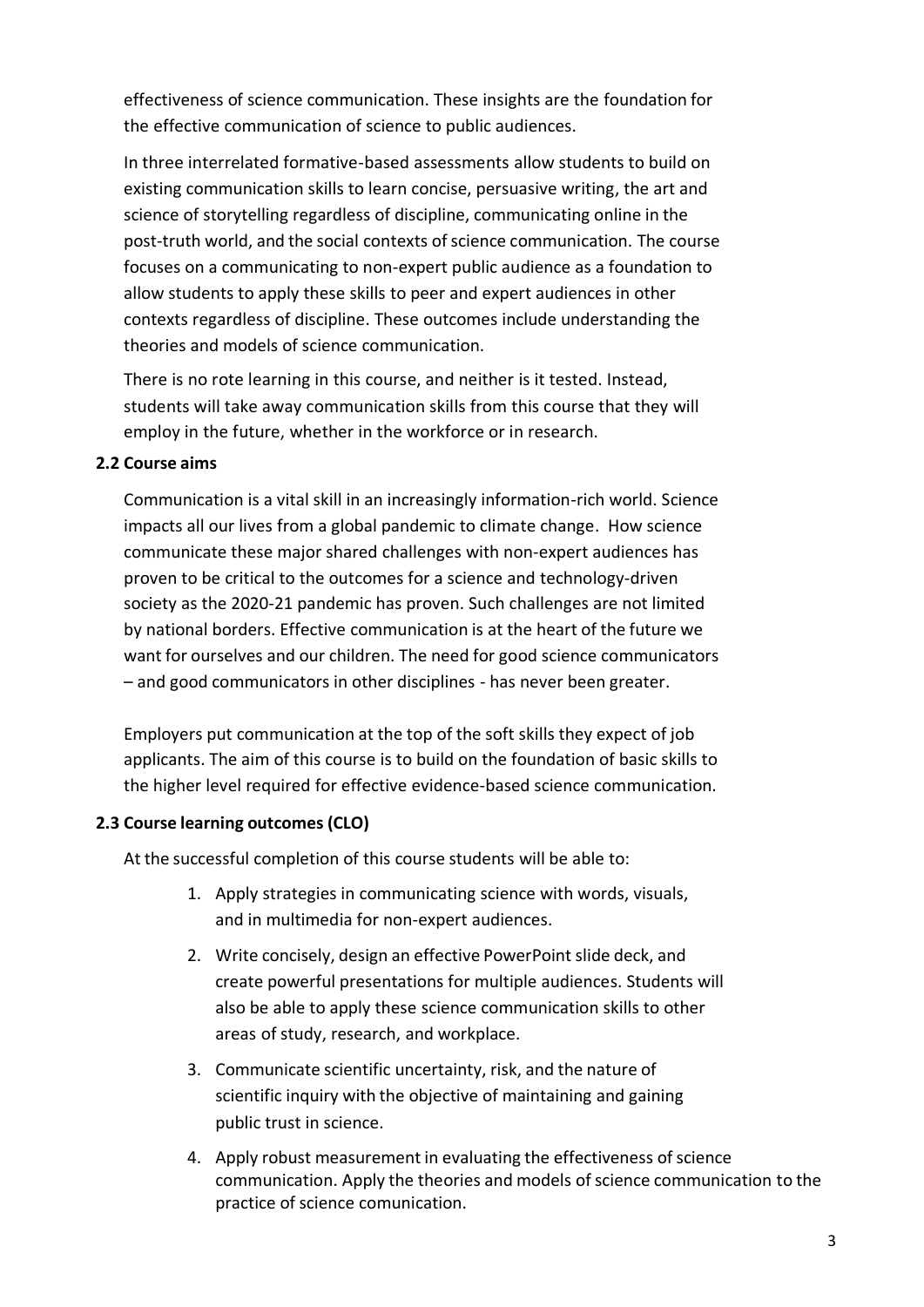- 5. Employ the art of knowing the audience, telling a good story, and to do these two things with achievable, measurable objectives in mind.
- 6. Design an effective social media science communication strategy for non-expert audiences.

### **2.4 Graduate attributes developed in this course**

| <b>Faculty of Science</b><br><b>Graduate Attributes</b>          | <b>Level of Focus</b><br>$0 = No$<br>Focus $1 =$<br>Minimal<br>$2 =$ Minor<br>$3 = Major$ | <b>Related Tasks &amp; Assessment</b>                                                                                                                                                                                                                                                                                                                    |  |  |  |
|------------------------------------------------------------------|-------------------------------------------------------------------------------------------|----------------------------------------------------------------------------------------------------------------------------------------------------------------------------------------------------------------------------------------------------------------------------------------------------------------------------------------------------------|--|--|--|
| 1. Research, inquiry, and<br>analytical thinking<br>abilities.   | 3                                                                                         | Evaluation of primary and secondary literature;<br>Critical thinking skills in assessing effectiveness<br>of pandemic messaging.                                                                                                                                                                                                                         |  |  |  |
| 2. Capability and motivation<br>for intellectual<br>development. | 3                                                                                         | The course is aimed at encouraging lifelong<br>learning. There is no rote learning, no final<br>exam, and all three assignments are aimed<br>at higher order thinking to develop skills<br>necessary for lifelong learning. Prompting<br>lifelong learning may lead to a wider choice<br>of careers over a working life.                                 |  |  |  |
| 3. Ethical, social,<br>and professional<br>understanding.        | $\overline{2}$                                                                            | The course contains ethical considerations in<br>engaging public audiences with the stories of<br>science, particularly in the way information is<br>framed and the persuasive skills that are used<br>to engage audiences with science. An<br>understanding of ethical considerations may be<br>able to be transferred and applied in the<br>workplace. |  |  |  |
| 4. Communication.                                                | 3                                                                                         | Students learn how to be good science<br>communicators - to know their audience, to tell<br>a good story and to know why they are telling<br>the story. Employers value communication skills,<br>putting communication at the top of desired<br>attributes in graduates.                                                                                 |  |  |  |
| 5. Teamwork, collaborative, and<br>management skills.            | $\overline{2}$                                                                            | Teamwork and collaborative skills are desirable<br>graduate attributes in the workplace. Students<br>are encouraged to participate in the learning<br>environment to practise these skills.                                                                                                                                                              |  |  |  |
| 6. Information literacy.                                         | 3                                                                                         | Students learn confirmation bias in using<br>internet search engines. Information literacy is<br>critical in workplace decision-making.                                                                                                                                                                                                                  |  |  |  |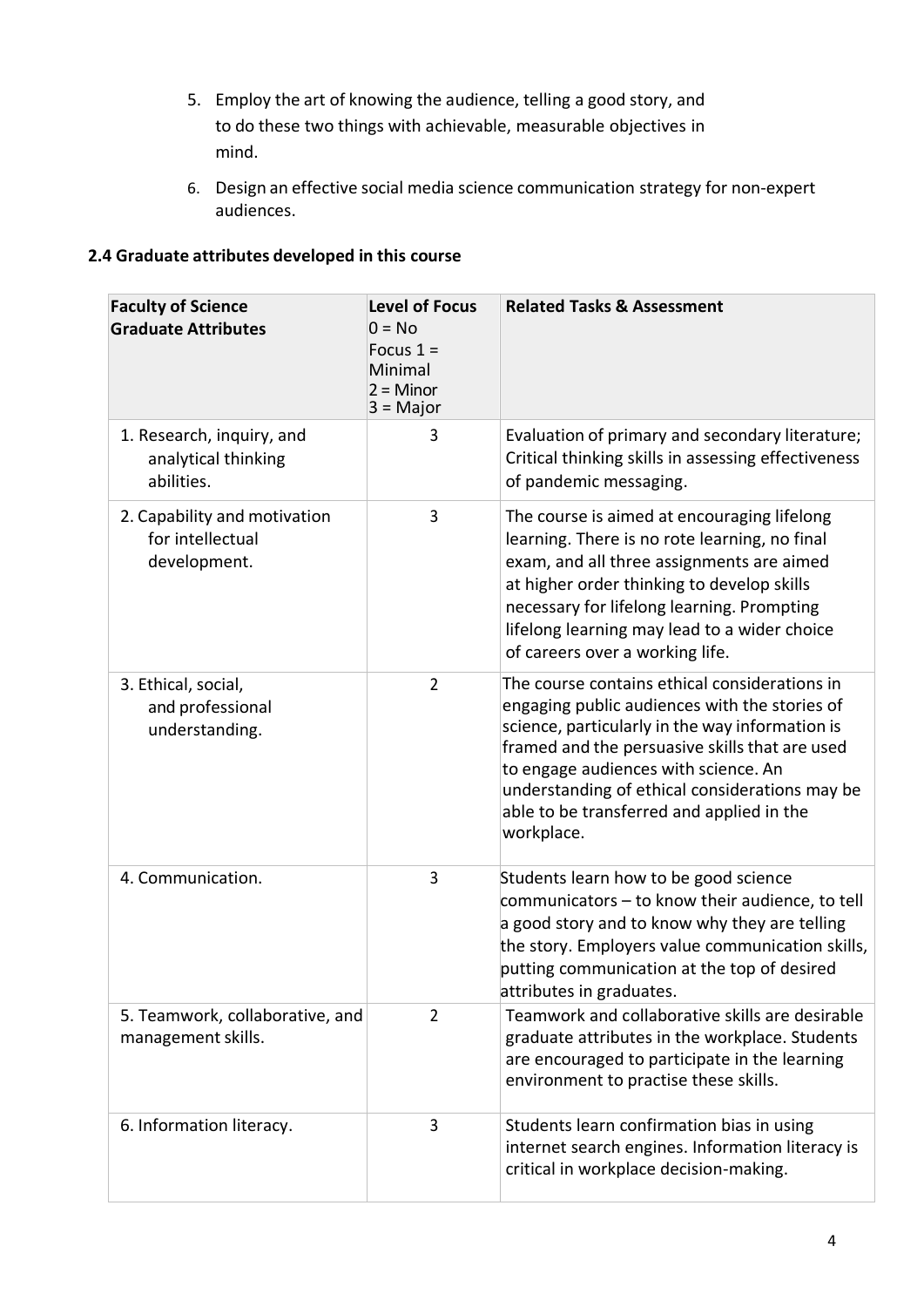#### **3**. **Strategies and approaches to learning**

#### **3.1 Learning and teaching activities**

Successful scientists must be effective communicators. They must know how to craft their messages into different shapes for different audiences – from writing a research paper to presentation skills. However, scientists and students alike rarely get the opportunity to learn how to effectively communicate with non-expert public audiences – a critical part of the process of science given the impact on society. This course aims to fill that gap. Students taking this course may consider it a foundation for a career as a science communicator or as a key communication skill needed for their future employment or research.

The teaching strategy is to focus on engaging students with lifelong learning. Communication strategies require practise not rote learning and therefore there is no final exam. There are also **no quizzes** – the focus is on **practising the skills** that are taught. Students should take every opportunity offered to practise writing skills, and when they do, individual feedback will be offered to help the student improve. Engagement with the instructor repeatedly demonstrates it leads to improving marks and the final grade.

The teaching strategies and rationale are designed to open student minds to multiple ways of communicating science now and in the future. The techniques, strategies and content taught in this course are evidence-based, using both the foundational and most recent research in science communication. This is underpinned with the critical and creative scientific thinking throughout the course to allow students to effectively communicate how science works, why science matters and what its relevance is to our culture and to our society.

Assessments are designed to explore different aspects of science communication. The first assessment encourages students to think about the communication of both the processes of science and science knowledge in the context of Government and science messaging to public audiences in the 202-21 pandemic. In the first assessment, you will consider scientific uncertainty, risk and public trust in science. The second assessment practices the art and science of storytelling as a way of making science accessible for non-expert public and government audiences and telling the story in a video presentation. In the third assessment, students construct a social media strategy for a research centre. The latter is to assess student understanding of key the elements of the course, and thus a final exam is not required.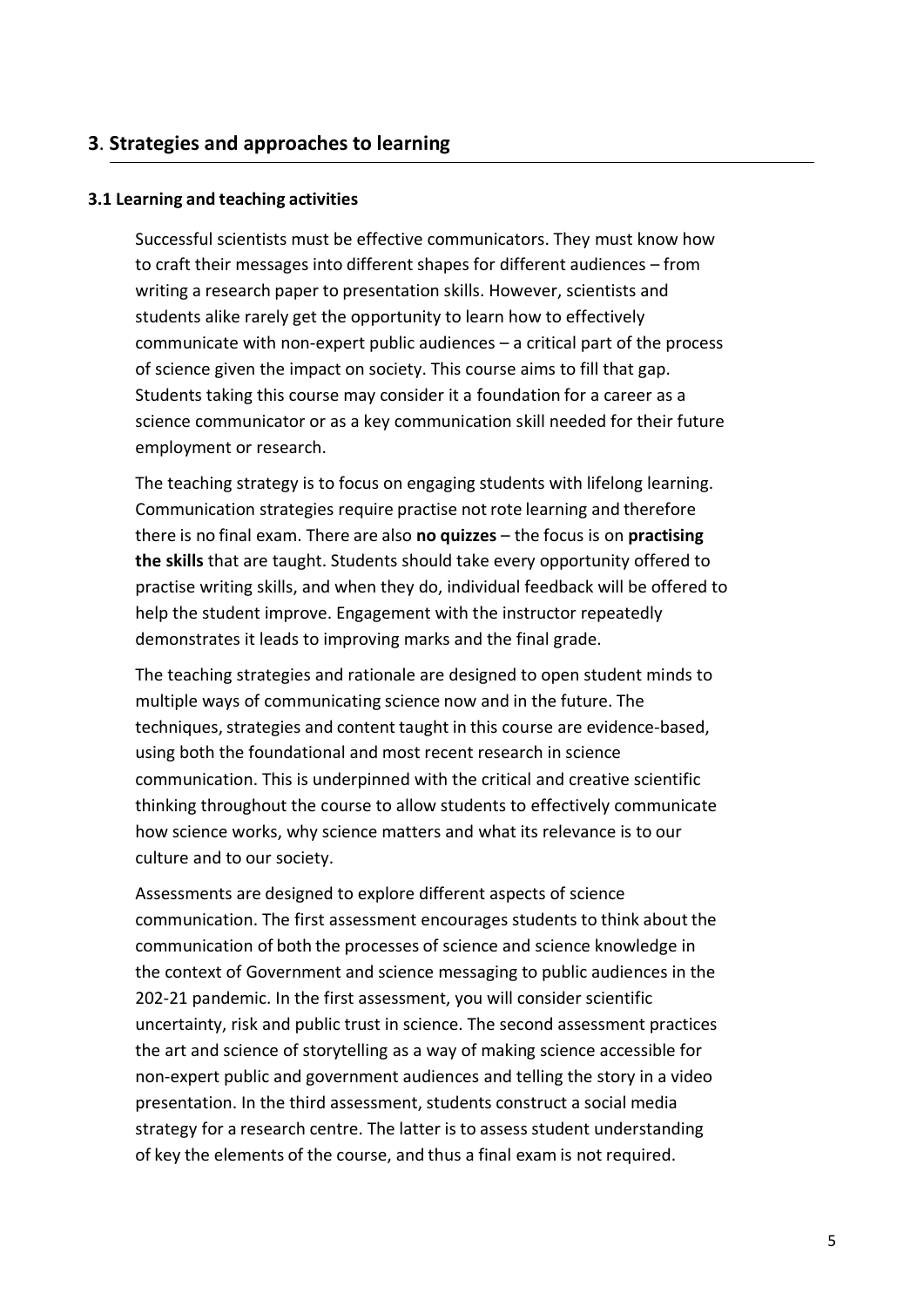#### **3.2 Assumed knowledge:**

There is no assumed knowledge of science communication but students taking this course must have completed 48 Units of Credit equal (UNSW students) or to one year of study at the university/college level (non-UNSW students).

## **Students should be reasonably confident of** *basic* **communication skillsin writing and presenting in English. If you are not, consider taking BEES2680, Introduction to Science before this course (it runs in Term 1 each year).**

This is a third level (third year) course also open to postgraduates.

#### **4**. **Teaching online and expectations of students**

#### **4.1 Format of the course**

BEES 6800/TWC371 is fully online and mostly asynchronous. This means you can study the weekly modules flexibly. However, it is strongly recommended you study the module in the week it is released to avoid falling behind in the course.

There are three 30-minute synchronous virtual class discussions throughout the course beginning in Week 1. The dates and times are specified in the course table below. The sessions, focused on assessment help, are intended for direct interaction with me and the rest of the class. These are recorded, but participation is encouraged so students can ask questions that occur during the discussion. Other virtual classes will be held weekly or fortnightly depending on demand.

One-on-one tutorials with me are available on request throughout the course – and you are strongly encouraged to take advantage of this opportunity (multiple times if you wish).

#### **4.2 Expectations of students**

Students are expected to:

- Engage with the weekly online modules in the week they are delivered.
- Attend the three virtual synchronous 30-minute classes (dates and times in the course schedule). These are recorded, but students frequently point out the recording is not interactive, so attending the class is preferable.
- Engage with fellow students via the Course Microsoft Teams and in the course forum.
- Read and respond (if needed) to any course messages via Teams or e-mail. There is no course forum – only announcements.

The course requires 150 hours of study. Approximately one third is for course materials, one third for the assignments and one third for self-directed study to support your learning.

Suggestions are made on additional reading materials throughout the course with links to the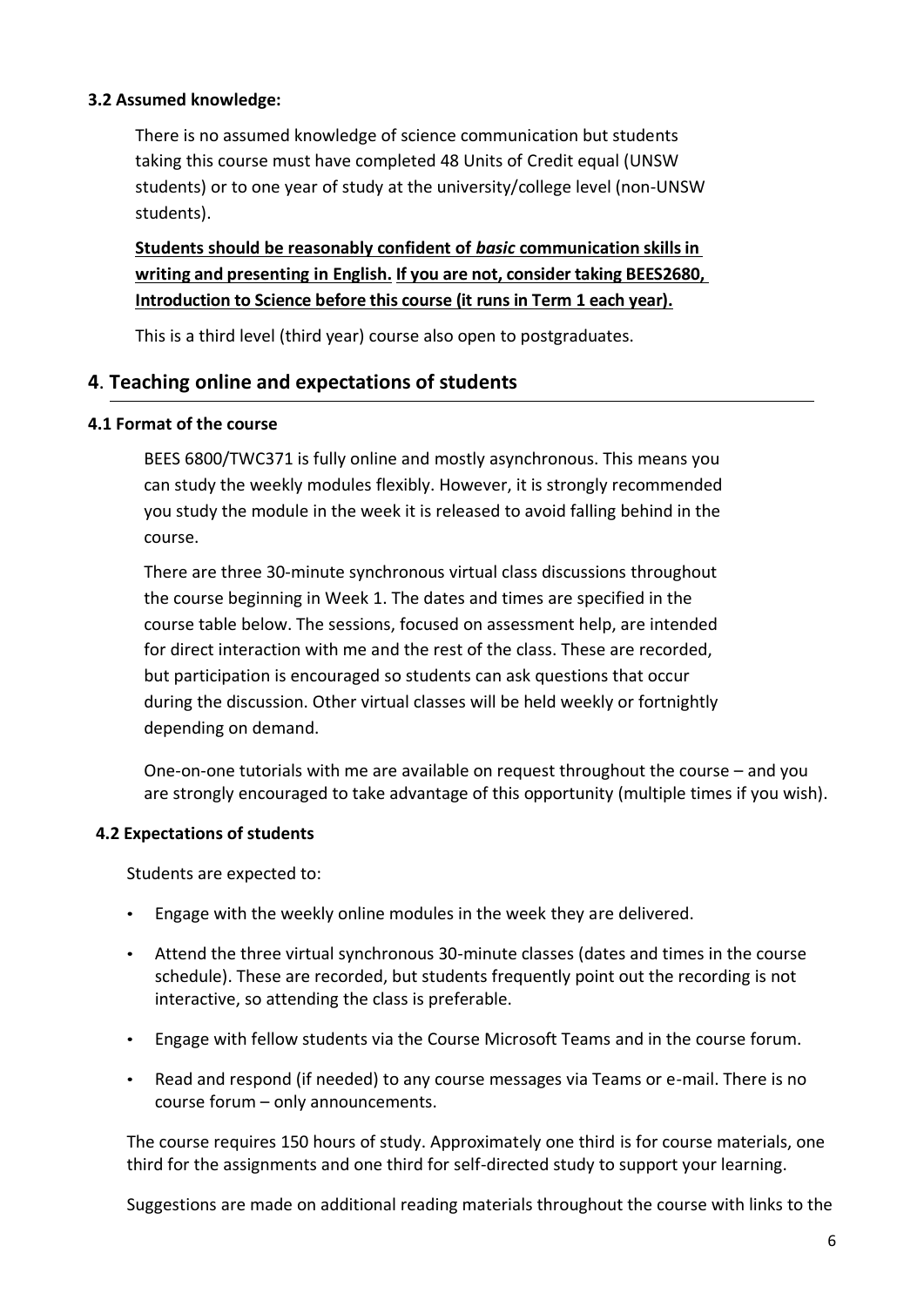course Leganto list, which provides rapid access to the papers and other reading material.

The course textbook is *"The Science of Communicating Science"* by Craig Cormick, CSIRO Publishing, but there is no need for you to buy this in hard copy or Kindle since it is available on the Leganto list. The specific chapters for reading are in the appropriate study week, but you have access to the whole book by being a student on this course.

#### **4.3 Course activities**

**Lessons** – The core content is delivered via short electronic books (e-books) containing text, images, and videos fully online and aimed at student comprehension of the key concepts in science communication and to provide students with the tools to communicate science effectively to peer and lay audiences. Students also undertake readings to deepen understanding. If you have internet or technology issues, you can download the e-books as interactive chapters. This means that you can access videos (though this does need access to the internet). Just click on the title within the otherwise blank box where a video would have been.

**Three assessments** – These assessments are aimed at helping students build confidence in their understanding of science communication. They are all formative as well as summative activities, so should be treated as learning opportunities supported by the course materials. The assessments are all split into parts, all beginning with a low stakes Part A to check your understanding of the course materials and to get feedback before attempting the main assignment. For rapid feedback, Assessment 1, Part A, is due early in the class - in Week 2.

The total course marks out of 100% are based on:

#### **Assessment 1 A and B = 25%; Assessment 2 A and B = 25%; Assessment 3 A, B and C = 50%.**

#### **4.4 How to be successful in this course**

**Now:** Treat this course as you would a face-to-face course. Review the course outline carefully and ask me any questions you may have. Create a schedule for the reading of the modules, the additional reading to increase your depth of understanding, and time to undertake assessments. Read assessments and rubrics – studies indicate up to 80% of students do not perform this simple function and lose marks by not addressing the assessment and rubrics. But equally, some part of the assessment or rubrics may not make sense to you. If you find you are not completely confident with the assessment and rubrics, or the content of the week's module, book a one-on-one tutorial with me so we can discuss.

**Daily:** Read any announcements posted in the course.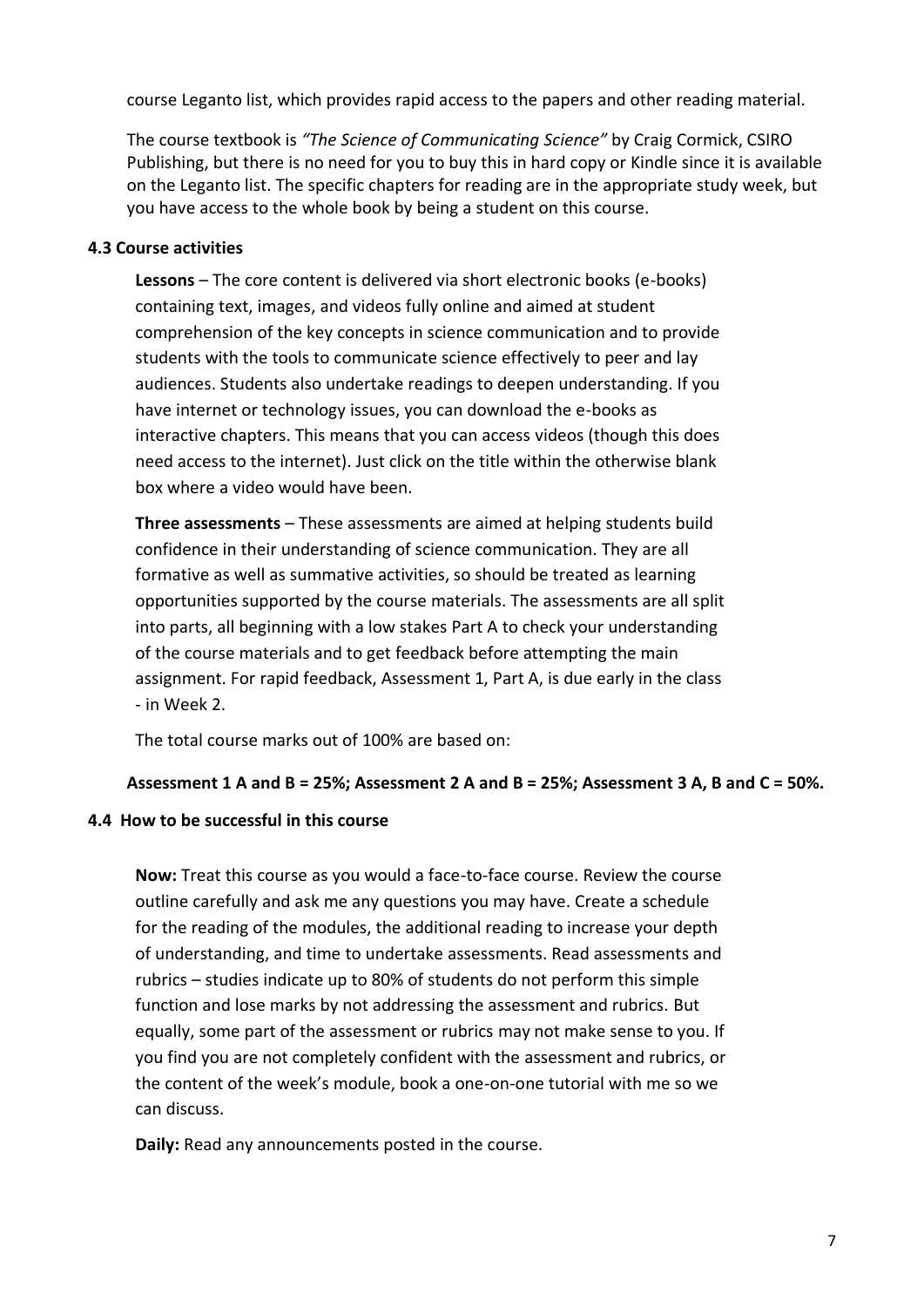**Weekly:** Complete the current week's module, including readings. Take notes when reading course materials or watching videos as you would in a face-toface course. Studies show that writing notes by hand helps you to learn and reflect and ultimately to do better on assessments, so consider whether this would be helpful to you. Reading online andwatching the videos without notetaking is a less effective learning strategy. Lack of note-taking may result in assessments taking longer to undertake or feeling you have not grasped the content. You are strongly encouraged to begin assessments at least in the previous week before the assessment is due.

**Anytime:** Connect with me, Carol, your instructor if you have any questions in advance of due dates. I am here to help, and I really like to see my students do well.

## **5. Course schedule and structure**

This course consists of up to four hours per week to complete modules plus three 30-minute online classes (total around 37 hours). It the modules take you longer than estimated, please contact me. You are expected to take the remaining 123 hours (= total 150 hours) to complete assessments, practising the skills taught and undertaking additional suggested reading. Week 6 (flexibility week) is free of new course materials and assessments. Week 10 is also free of new materials but support for the final assessment is provided.

| <b>Week</b> | <b>Module</b>                                            | Content                                                                                                                                                                                                          | <b>Learning opportunities</b>                                                             |
|-------------|----------------------------------------------------------|------------------------------------------------------------------------------------------------------------------------------------------------------------------------------------------------------------------|-------------------------------------------------------------------------------------------|
| Week 1      | Introduction to<br>science<br>communication              | Non-expert audiences,<br>public understanding of<br>science and public<br>scientific literacy                                                                                                                    | Virtual Class 1<br>Friday Week 1,09.30<br>Sydney time (30<br>mins)                        |
| Week 2      | Scientific<br>uncertainty, risk, and<br>trust in science | Communicating scientific<br>uncertainty and risk;<br>credibility and trust in<br>science.                                                                                                                        | Submit outline for<br><b>Assessment 1</b><br>Part A<br>Friday Week 2,<br>7 pm Sydney time |
| Week 3      | Science and the<br>traditional and<br>social media       | Traditional and social media<br>and the circle of influence;<br>relationship between the<br>media and scientists;<br>ethical consequences of<br>framing selection in<br>connecting with non-expert<br>audiences. |                                                                                           |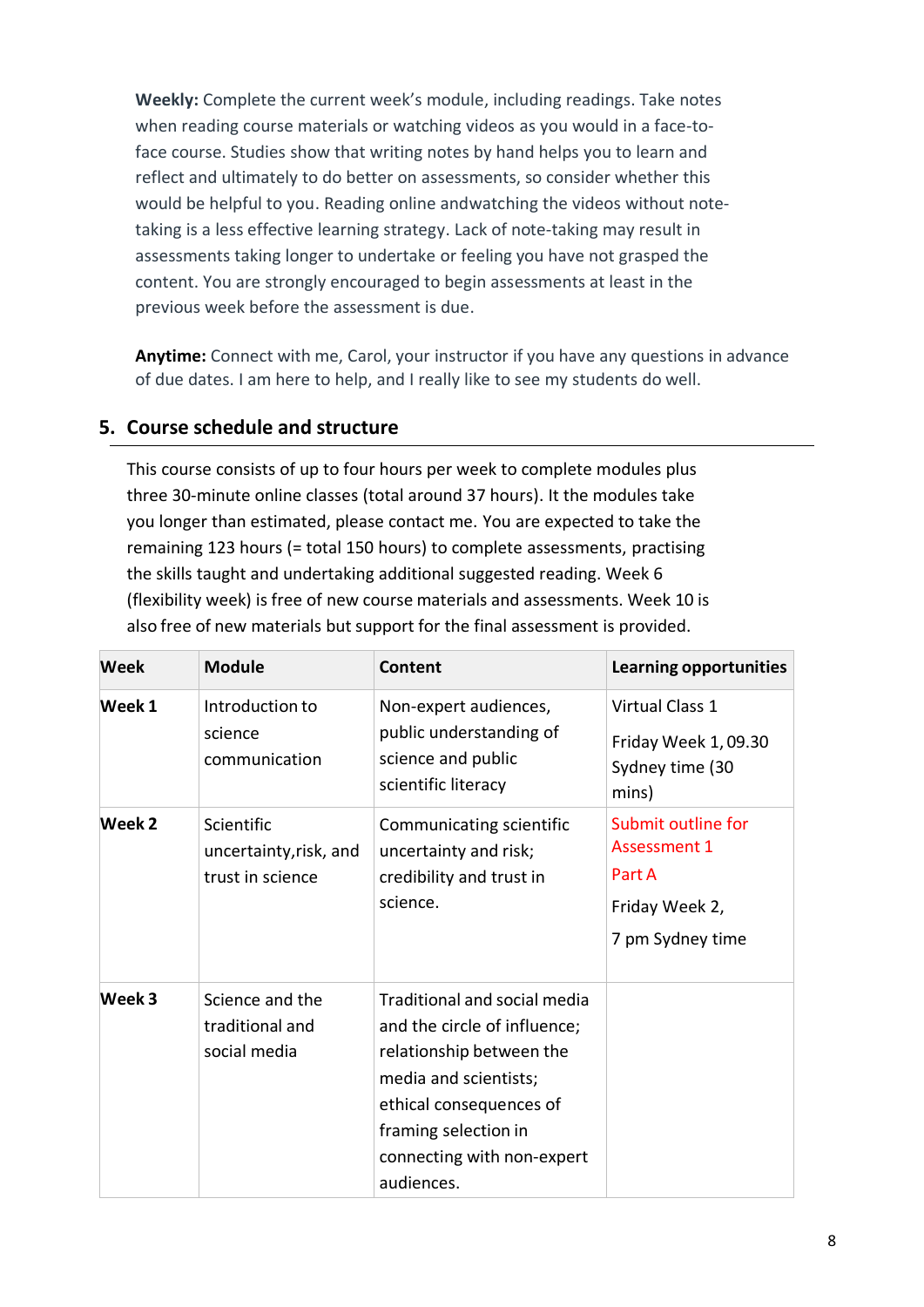| Week 4 | The art and<br>neuroscience of<br>storytelling     | The social brain and<br>storytelling; the art and<br>neuroscience of storytelling;<br>elements of an engaging<br>presentation.                                                                                                                                                                                                         | Submit full article<br>for Assessment 1<br>Part B<br>Friday 7 pm Week 4<br>Sydney time                                                                      |
|--------|----------------------------------------------------|----------------------------------------------------------------------------------------------------------------------------------------------------------------------------------------------------------------------------------------------------------------------------------------------------------------------------------------|-------------------------------------------------------------------------------------------------------------------------------------------------------------|
| Week 5 | Theories and<br>models of science<br>communication | Framework of science<br>communication from<br>deficit to dialogue<br>models; theories and<br>practice of science<br>communication.                                                                                                                                                                                                     | <b>Virtual Class 2</b><br>Friday Week 5 at 09.30<br>$(30 \text{ mins})$<br><b>Submit Assessment</b><br>2 Part A<br><b>Friday Week 5</b><br>7 pm Sydney time |
| Week 6 | <b>Flexibility week</b>                            | No coursework or<br>assessments                                                                                                                                                                                                                                                                                                        |                                                                                                                                                             |
| Week 7 | Social media in a<br>post-truth world              | Social media past and<br>present; Impact of social<br>media; Fake news, junk<br>science or just plain bad<br>science?                                                                                                                                                                                                                  | <b>Submit Assessment</b><br>2 Part B<br>Friday Week 7<br>7 pm Sydney time                                                                                   |
| Week 8 | Evidence-based<br>science<br>communication         | Writing a social media plan<br>for a research centre;<br>Goals, objectives,<br>strategies, and tactics;<br>Evaluation planning;<br>measuring the<br>effectiveness of science<br>communication;<br>Practicalities of social<br>media in the research<br>science context. Case<br>studies in research centre<br>social media strategies. | <b>Submit Assessment</b><br>3 Part A.<br><b>Friday Week 8</b><br>7 pm Sydney time                                                                           |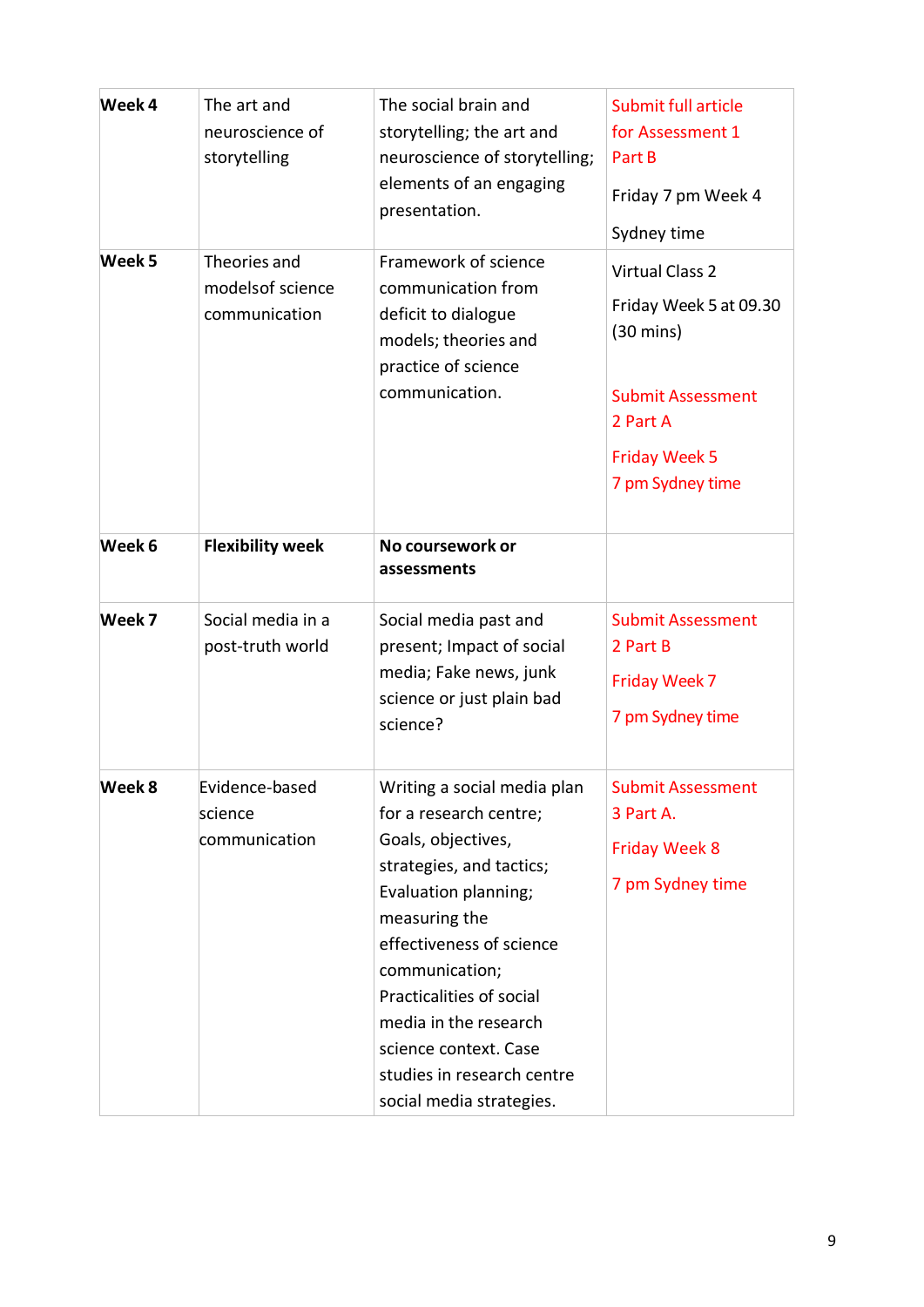| Week 9  | Persuasive writing                     | Persuasive writing; ethos,<br>logos and pathos;<br>Confirmation bias; changing<br>beliefs, values, attitudes and<br>behaviours. | Virtual Class 3:<br>Friday Week 9, 09.30<br>Sydney time.                                 |
|---------|----------------------------------------|---------------------------------------------------------------------------------------------------------------------------------|------------------------------------------------------------------------------------------|
| Week 10 | Assessment 3 support   No new material |                                                                                                                                 | <b>Submit Assessment</b><br>3 Parts B and C<br>Sunday 11.59 pm<br>Sydney time<br>Week 10 |

## **6. Assessment tasks**

| <b>Assessment task</b>                                                                                                                                                                                                                                                                                                                                             | Length                                                               | Weight | <b>Mark</b> | Due date                        |
|--------------------------------------------------------------------------------------------------------------------------------------------------------------------------------------------------------------------------------------------------------------------------------------------------------------------------------------------------------------------|----------------------------------------------------------------------|--------|-------------|---------------------------------|
| <b>Assessment 1: Assignment 1 is</b><br>an article on COVID-19 that<br>explores the communication of<br>the nature and processes of<br>science, probability, risk, and<br>uncertainty.<br>This assessment is in two parts $-$<br>Part A due in Week 2 and Part B<br>is the full article due in Week 4<br>with the benefit of feedback<br>from Part A's submission. | Up to $1,500$<br>words                                               | 25%    | 25          | Week 2 Part A,<br>Week 4 Part B |
| <b>Assessment 2: Assignment 2</b><br>Part A is a story plan due in<br>Week 5. Part B is a script and a<br>3-minute video with the public<br>as the target audience due in<br>week 7.                                                                                                                                                                               | Up to 600<br>words for<br>Part A;<br>script and<br>3-minute<br>video | 25%    | 25          | Part A Week 5<br>Part B Week 7  |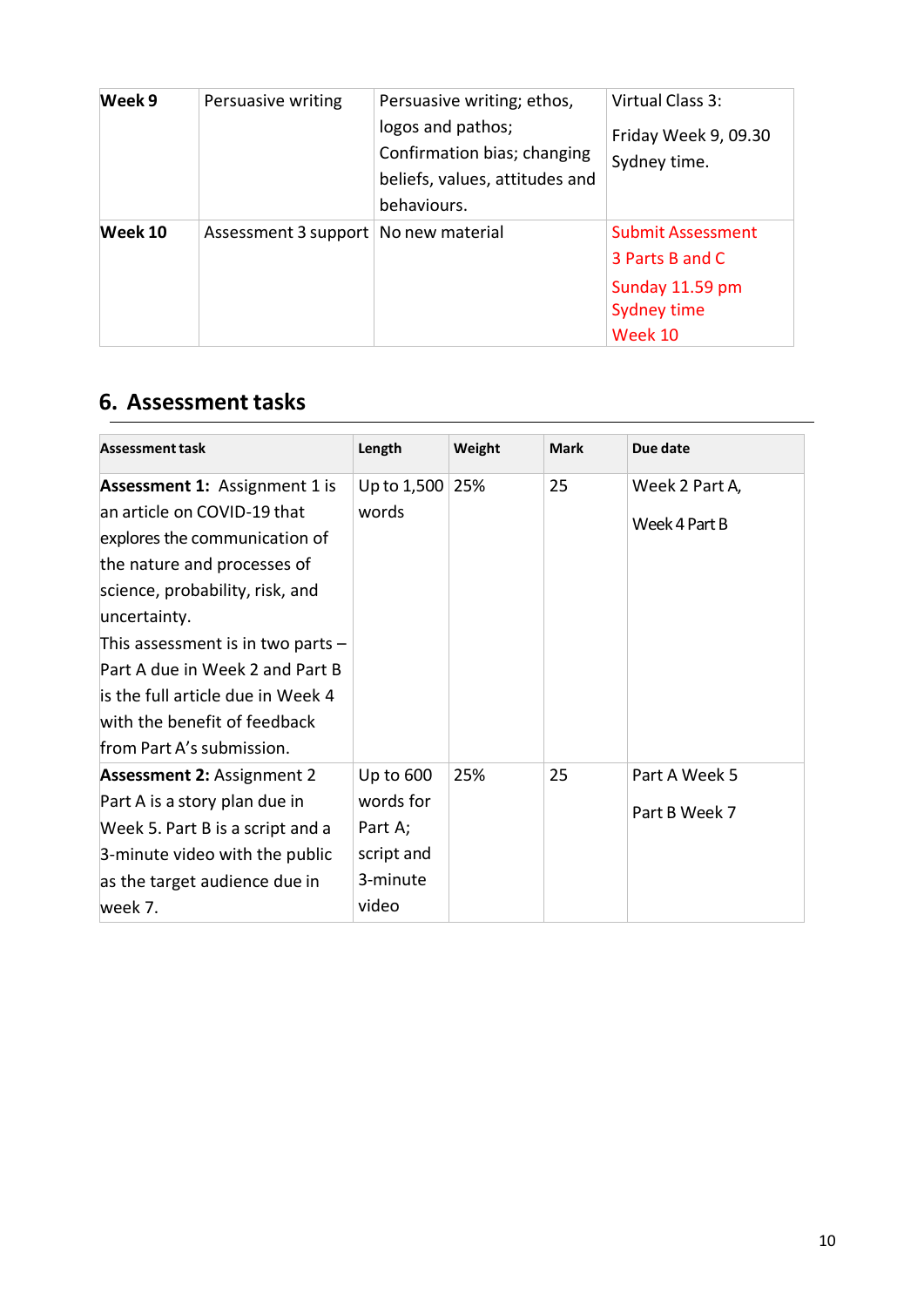| <b>Assessment 3: Students prepare</b><br>and justify a plan for a research<br>centre to engage with the public<br>through social media. The<br>assignment has three parts. | Part A: up<br>to 600<br>words<br>Part B: up | 50% | 50 | Part A Week 8<br>Parts B and C<br>Week 10 |
|----------------------------------------------------------------------------------------------------------------------------------------------------------------------------|---------------------------------------------|-----|----|-------------------------------------------|
| First, students produce an<br>outline of a social media plan<br>$(600$ words, worth 10% of the                                                                             | to1,500<br>words<br>Part C: Up              |     |    |                                           |
| course marks and due in Week                                                                                                                                               | to 150<br>words                             |     |    |                                           |
| 8) to receive feedback before<br>proceeding to the final plan.                                                                                                             |                                             |     |    |                                           |
| They then produce the final plan<br>$(1,500$ words and worth 30% of                                                                                                        |                                             |     |    |                                           |
| the course marks) together with                                                                                                                                            |                                             |     |    |                                           |
| a sample of a posting (worth<br>10% of the course marks) due in                                                                                                            |                                             |     |    |                                           |
| Week 10.                                                                                                                                                                   |                                             |     |    |                                           |

#### **7. Referencing and academic integrity**

**Referencing** is a way of acknowledging the sources of information that you use to research your assessments. You must provide a reference whenever you quote or paraphrase someone else's words, ideas, or research. Not referencing in these circumstances is called plagiarism. If you are not certain of what plagiarism is then go to this UNSW link [<https://student.unsw.edu.au/plagiarism>](https://student.unsw.edu.au/plagiarism).

This course uses APA referencing style. Further information about referencing styles can be located at [<https://student.unsw.edu.au/referencing>](https://student.unsw.edu.au/referencing) and for APA style, here [<https://student.unsw.edu.au/apa>](https://student.unsw.edu.au/apa).

Academic integrity is fundamental to success at university. Academic integrity can be defined as a commitment to six fundamental values in academic pursuits: Honesty, trust, fairness, respect, responsibility, and courage. At UNSW, this means that your work must be your own, and this includes all forms of cheating. UNSW takes academic integrity very seriously, and there are serious consequences if your work is found to be not your own, including using the work of others without referencing.

The Conduct and Integrity Unit provides further resources to assist you to understand your conduct obligations as a student: <https://student.unsw.edu.au/conduct>

#### **8. Special consideration**

You should not undertake an assessment if you are not fit to do so. This may